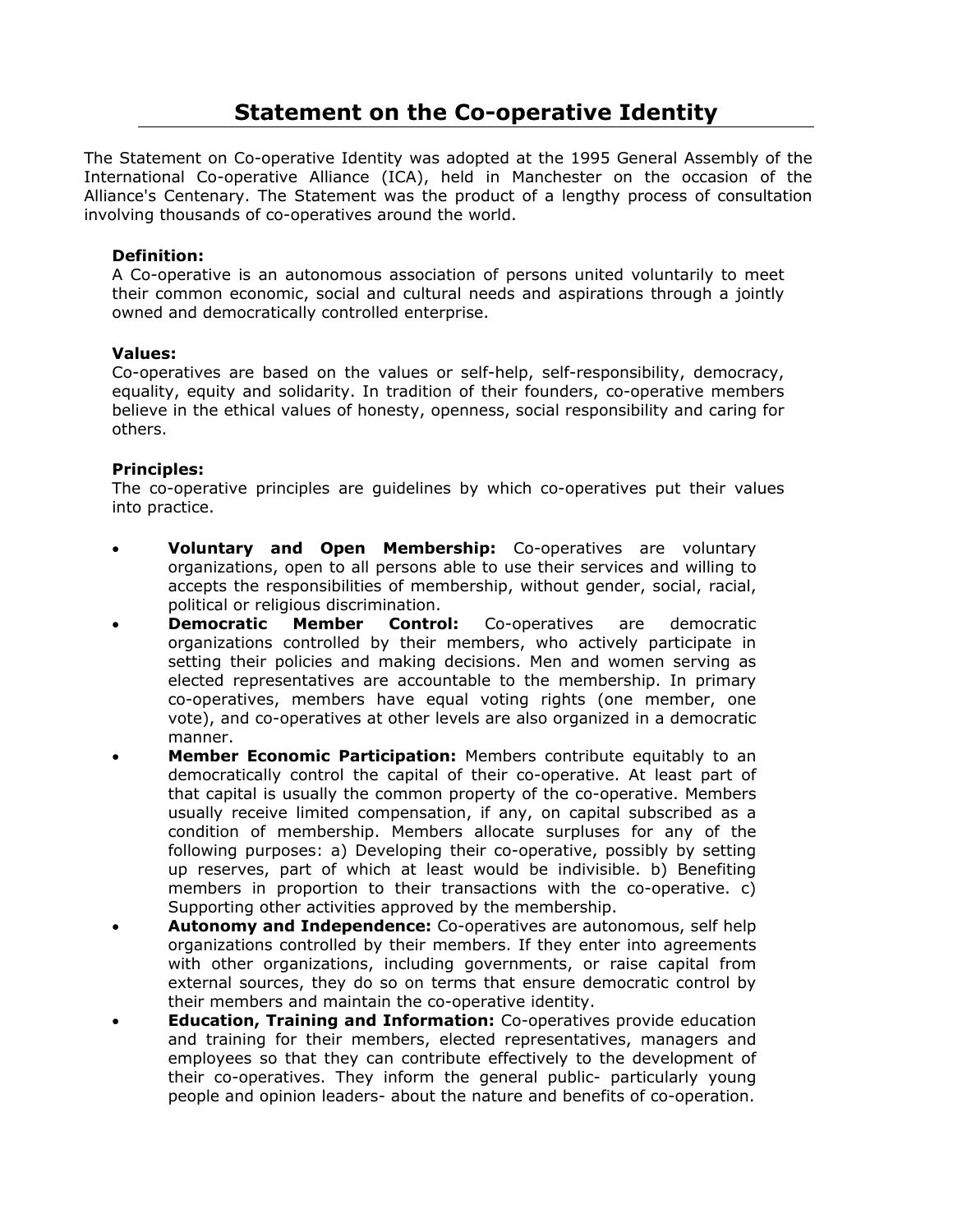- **Co-operation Among Co-operatives:** Co-operatives serve their members most effectively and strengthen the co-operative movement by working together through local, national, regional and international structures.
- **Concern for Community:** Co-operatives work for the sustainable development of their communities through policies approved by their members.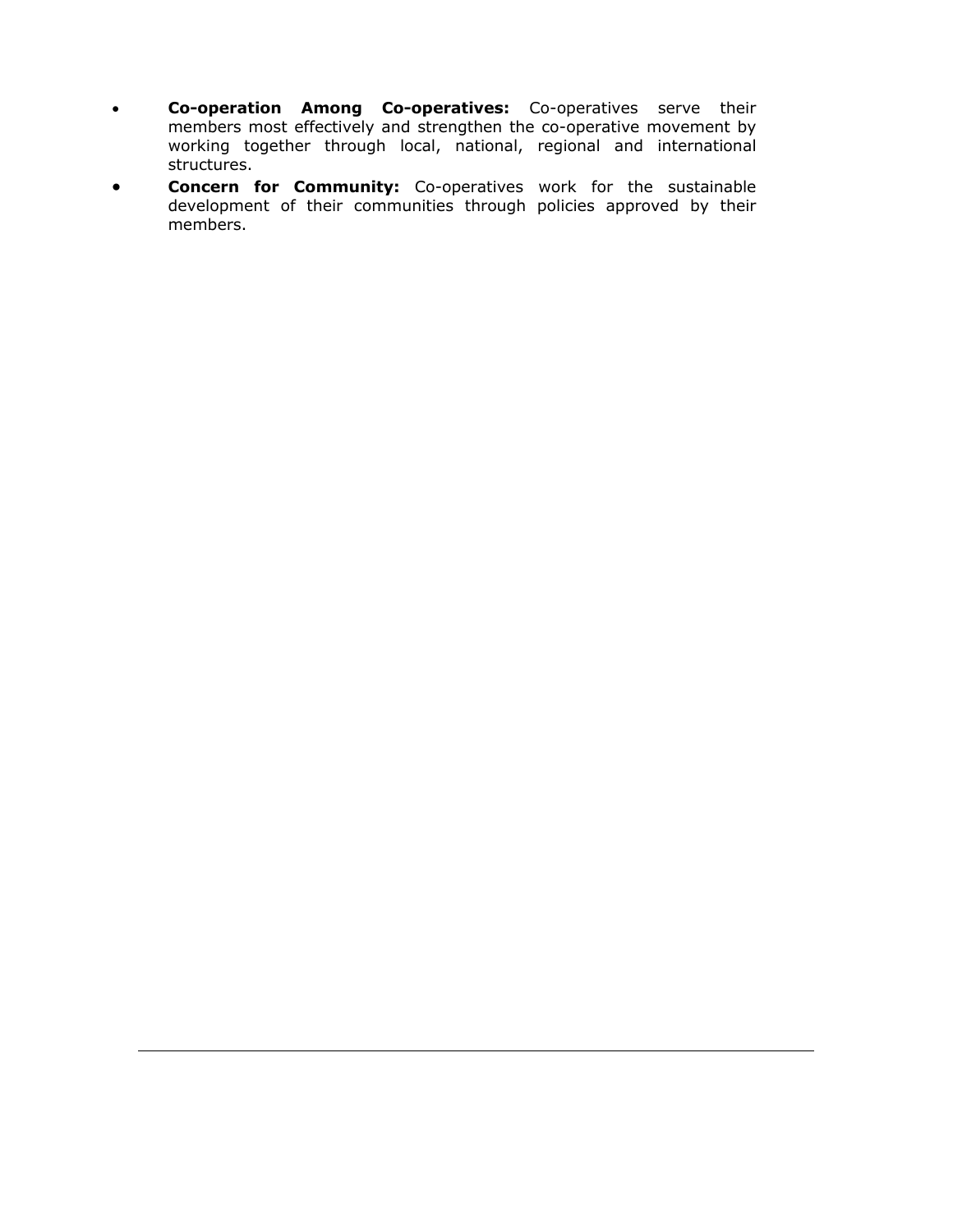**Co-operatives are as diverse in their structure as they are in members. It is impossible to create categories and expect every co-op to fit into only one. In reality, many co-ops include aspects of several types of co-ops. The following list describes some of the general types of co-ops that exist.** 

**A consumer co-op** is usually a retail outlet that buys products in bulk, sells at market prices and passes on the savings to the members. Unlike "big box" stores that also buy in bulk, the members of consumer co-ops own their store and make decisions about what products to sell, whether to expand and other important issues. **Mountain Equipment Coop** is a good example.

**Creative Solution:** Mountain Equipment Co-op provides 'personal days' for their employees. This creative solution recognizes that employees maintain a work-life balance, and offers some flexibility to those who might have competing priorities.

*A worker co-op* provides employment, and could be a bakery, food store, printer or sawmill – virtually anything. The member-owners operate their business together and make decisions about all the important issues including wages, production methods and finances. Examples include **Care Connection Co-op** whose members provide home care services in the Fraser Valley, and **Ambulance Co-ops** in Quebec whose members provide about one third of ambulance service in the province.

 **Creative Solution: The Painter Sisters** is a co-op in development that will train and employ women as exterior and interior painters, particularly targeting the non-profit and co-op housing market.

*A producer* **or** *marketing co-op* sells the products of members who may be farmers, fishers, artisans or other producers. It allows members to share processing and packaging equipment and pool their marketing efforts to reach more customers, perhaps through a retail outlet or website. The most familiar producer marketing co-ops are those that process and market agricultural products for their farmer members. **InsideArt**, the majority of whose members are inmates at Mountain Institution in the Fraser Valley is an art marketing co-op that mainly employs an agent and uses a website to sell its products.

**Creative Solution**: Sex trade workers in the downtown east-side of Vancouver are considering adopting the co-op structure to help them exercise more control and create more safety in their line of work.

*A multi-stakeholder* **co-op** includes different types of members within one co-op, with the rights of each class of membership set out in the co-op's rules: The members of **PACE** (Penticton & Area Co-operative Enterprises) are mainly people with a history of mental illness who operate a number of businesses; supporters are also eligible as members and can be on the board of the co-op.

**Creative Solution:** Parents and employees of the **Ottawa Parents' Federation of Co-operative Daycares** sit together on their board to make decisions regarding the daycares. Parents sit in the majority, which reflects the members' belief that parents should have final say on how the centers operate.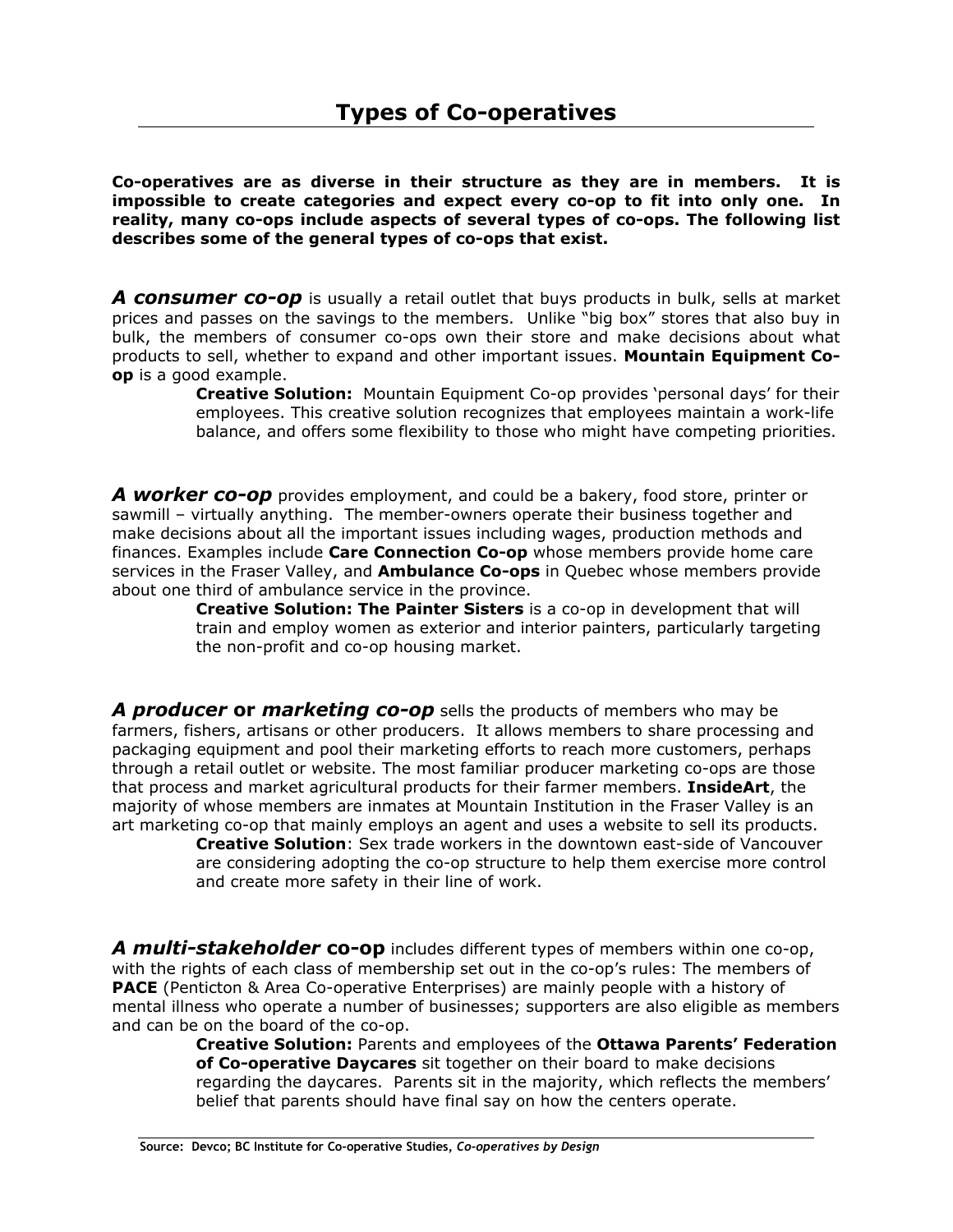*A financial co-op* provides financial services such as insurance, loans, savings plans, and marketing services to their members who may be individuals or organizations. C*redit union*s are financial co-ops that provide a full range of financial services to members.

**Creative Solution**: The **Ottawa Women's Credit Union** operates to financially empower women. Through providing training programs, offering loans to women with few recognized assets and helping to support local women entrepreneurs, the credit union helps to support over 1200 women and their families.

*A social co-op* provides access to essential community services. This kind of co-op is involved in distributing services such as childcare, utilities, transportation, recreational facilities and health care. For example, a *housing* co-op is a service co-op that gives members secure access to apartment units and houses, which they own co-operatively. Another type of social co-op provides employment or training for people who have been generally excluded from mainstream society.

 **Creative Solution**: The **Opening Doors** initiative, started by the **Co-op Housing Federation of BC,** encourages housing co-ops to give women leaving abusive relationships priority for vacant units.

*A shared services co-op* is one in which individuals and/or organizations join together to purchase a service they all need or to promote their common interest. **United Community Services Co-op** maximizes its non-profit society members' purchasing power and leverage with government.

**Creative Solution**: The most classic form of shared service co-ops are informal 'baby-sitting' groups where parents either employ a small number of child-minders or take turns themselves in taking care of the group's children.